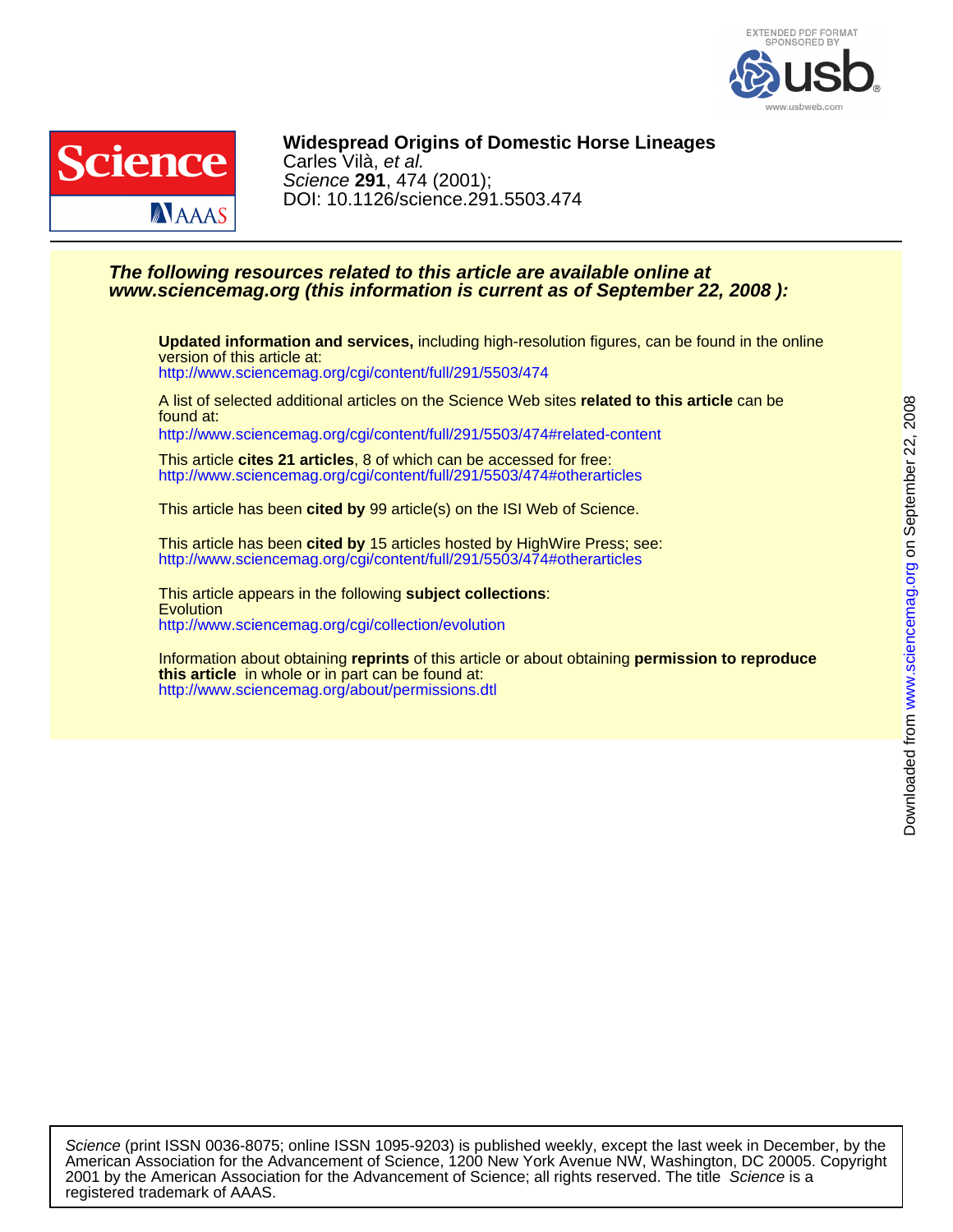- 19. B. J. Finlayson-Pitts, J. N. Pitts, *Chemistry of the Upper and Lower Atmosphere—Theory, Experiments, and Applications* (Academic Press, San Diego, CA, 2000).
- 20. J. F. Hopper, W. Hart, *J. Geophys. Res.* **99**, 25315 (1994).
- 21. U. K. Kläning, T. Wolff, *Ber. Bunsenges. Phys. Chem.* **89**, 243 (1985).
- 22. Some indirect light (twilight) is present at midday before 2 March, and even earlier further to the south, so the  $Br_2$  and BrCl increases on day 60 to 61 could be photoinitiated.
- 23. K. W. Oum, M. J. Lakin, B. J. Finlayson-Pitts, *Geophys. Res. Lett.* **25**, 3923 (1998).
- 24. J. P. D. Abbatt, G. C. G. Waschewsky, *J. Phys. Chem. A* **102**, 3719 (1998).
- 25. R. Sander, P. J. Crutzen, *J. Geophys. Res.* **101**, 9121 (1996).
- 26. B. A. Michalowski *et al.*, *J. Geophys. Res.* **105**, 15131 (2000).
- 27. T. X. Wang, D. W. Margerum, *Inorg. Chem.* **33**, 1050 (1994).
- 28. T. Koop, A. Kapilashrami, L. T. Molina, M. J. Molina, *J. Geophys. Res.* **105**, 26393 (2000).
- 29. S. Ghosal, A. Shbeeb, J. C. Hemminger, *Geophys Res. Lett.* **27**, 1879 (2000).
- 30. E. M. Knipping *et al.*, *Science* **288**, 301 (2000).
- 31. D. Toom-Sauntry, L. A. Barrie, *J. Geophys. Res.*, in press.
- 32. P. B. Shepson and D. Toom-Sauntry, unpublished data.
- 33. W. P. Bartlett, D. W. Margerum, *Environ. Sci. Technol.* **33**, 3410 (1999).
- 34. J. J. Orlando, B. Ramacher, G. Tyndall, *Geophys. Res. Lett.* **27**, 2633 (2000).
- 35. C. W. Spicer *et al.*, *Nature* **394**, 353 (1998).
- 36. R. R. Dickerson *et al.*, *J. Geophys. Res.* **104**, 21385 (1999).

# Widespread Origins of Domestic Horse Lineages

### Carles Vilà,<sup>1\*</sup> Jennifer A. Leonard,<sup>2</sup> Anders Götherström,<sup>3</sup> Stefan Marklund,<sup>4</sup> Kaj Sandberg,<sup>4</sup> Kerstin Lidén,<sup>3</sup> Robert K. Wayne,<sup>2</sup> Hans Ellegren<sup>1</sup>

Domestication entails control of wild species and is generally regarded as a complex process confined to a restricted area and culture. Previous DNA sequence analyses of several domestic species have suggested only a limited number of origination events. We analyzed mitochondrial DNA (mtDNA) control region sequences of 191 domestic horses and found a high diversity of matrilines. Sequence analysis of equids from archaeological sites and late Pleistocene deposits showed that this diversity was not due to an accelerated mutation rate or an ancient domestication event. Consequently, high mtDNA sequence diversity of horses implies an unprecedented and widespread integration of matrilines and an extensive utilization and taming of wild horses. However, genetic variation at nuclear markers is partitioned among horse breeds and may reflect sex-biased dispersal and breeding.

The domestication of the horse has profoundly affected the course of civilization. Horses provided meat, milk, and enhanced transportation and warfare capabilities that led to the spread of Indo-European languages and culture and the collapse of ancient societies (*1*, *2*). Horse remains become increasingly common in archaeological sites of the Eurasian grassland steppe dating from about 6000 years ago, suggesting the time and place of their first domestication (*3–5*). Two alternative hypotheses for the origin of the domestic horse from wild populations can be formulated. A restricted origin hypothesis postulates that the domestic horse was developed through selective breeding of a limited

wild stock from a few foci of domestication. Thereafter, domestic horses would have been distributed to other regions. Under this hypothesis, domestication is a complex and improbable process requiring multigeneration selection on traits that permit stable coexistence with humans. Another alternative could be that domestication involved a large number of founders recruited over an extended time period from throughout the extensive Eurasian range of the horse. In this multiple origins scenario, horses may have been independently captured from diverse wild populations and then increasingly bred in captivity as wild numbers dwindled. Consequently, early domestic horses may not represent a stock highly modified by selective breeding.

These two hypotheses for the origin of the domestic horse make distinct predictions with regard to genetic variation in maternally inherited mtDNA. The restricted origin hypothesis predicts that mitochondrial diversity of the horse should be limited to a few founding lineages and those added subsequently by mutation. In contrast, a multiple origins hypothesis predicts diversity greater than that

38. We are grateful to the Department of Energy's Atmospheric Chemistry Program, and particularly P. Lunn, for support of this work; the Meteorological Service of Canada for providing transport to Alert and housing during the study; and the personnel of Canadian Forces Station Alert for logistical support. We are especially grateful for the on-site support provided by A. Gallant and P. Brickell, organizational support and comments on the manuscript by L. Barrie, use of a snow probe developed by A. L. Sumner, and ozone calibrations provided by K. Anlauf. We also thank J. N. Pitts Jr., J. C. Hemminger, P. Jungwirth, D. Tobias, and R. B. Gerber for helpful discussions and M. J. Molina for providing preprints before publication.

29 August 2000; accepted 6 December 2000

typically found in a single wild population and divergence among lineages that well precedes the first evidence of domestication.

Phylogenetic analysis of 37 different mtDNA control region sequences from domestic horses deposited in GenBank, 616 base pairs (bp) in length (*6*), revealed at least six divergent sequence clades (clades A to F, Fig. 1A). After correcting for multiple hits and ignoring indels, the mean divergence observed between sequences was  $2.6\%$  (range: 0.2 to  $5\%$ ). The average divergence between donkey (*Equus asinus*) and horses was 16.1% (range: 14.3 to 19.1%). Assuming that horses diverged from the lineage leading to extant stenoid equids (zebras and asses) at least 2 million years ago (Ma), as the fossil record suggests (*7*), or about 3.9 Ma, according to molecular data (*8*), we can estimate an average rate of equid mtDNA sequence divergence of 4.1% or 8.1% per million years. Therefore, modern horse lineages coalesce at about 0.32 or 0.63 Ma, long before the first domestic horses appear in the archaeological record (*4*). Even clade D, having a more recent coalescence time, has a mean sequence divergence of 0.8% (range: 0.2 to 2.0%), which predicts an origin at least 0.1 Ma**.** These results show that domestic horse lineages have an ancient origin. Thus, given the 6000-year origin suggested by the archaeological record, numerous matrilines must have been incorporated into the gene pool of the domestic horse.

To expand the representation of modern and ancient breeds, we sequenced 355 bp of the left domain of the mtDNA control region in 191 horses from 10 distinct breeds (*9*), including some that are very old such as the Icelandic pony, Swedish Gotland Russ, and British Exmoor pony. A Przewalski's horse was also sequenced. We found 32 different sequences, and a search of GenBank provided 38 additional haplotypes for the same region. We compared all these sequences with those obtained from DNA isolated from long bone remains of eight horses preserved frozen in Alaskan permafrost deposits from a locality near Fairbanks, Alaska, dated 12,000 to 28,000 years ago (*10*, *11*). Additionally, we sequenced DNA of eight

<sup>&</sup>lt;sup>1</sup>Department of Evolutionary Biology, Uppsala University, Norbyvägen 18D, S-75236 Uppsala, Sweden. 2 Department of Organismic Biology, Ecology and Evolution, University of California, Los Angeles, CA 90095-1606, USA. <sup>3</sup>Archeological Research Laboratory, Stockholm University, S-10691 Stockholm, Sweden. <sup>4</sup> Department of Animal Breeding and Genetics, Swedish University of Agricultural Sciences, S-75007 Uppsala, Sweden.

<sup>\*</sup>To whom correspondence should be addressed. Email: carles.vila@ebc.uu.se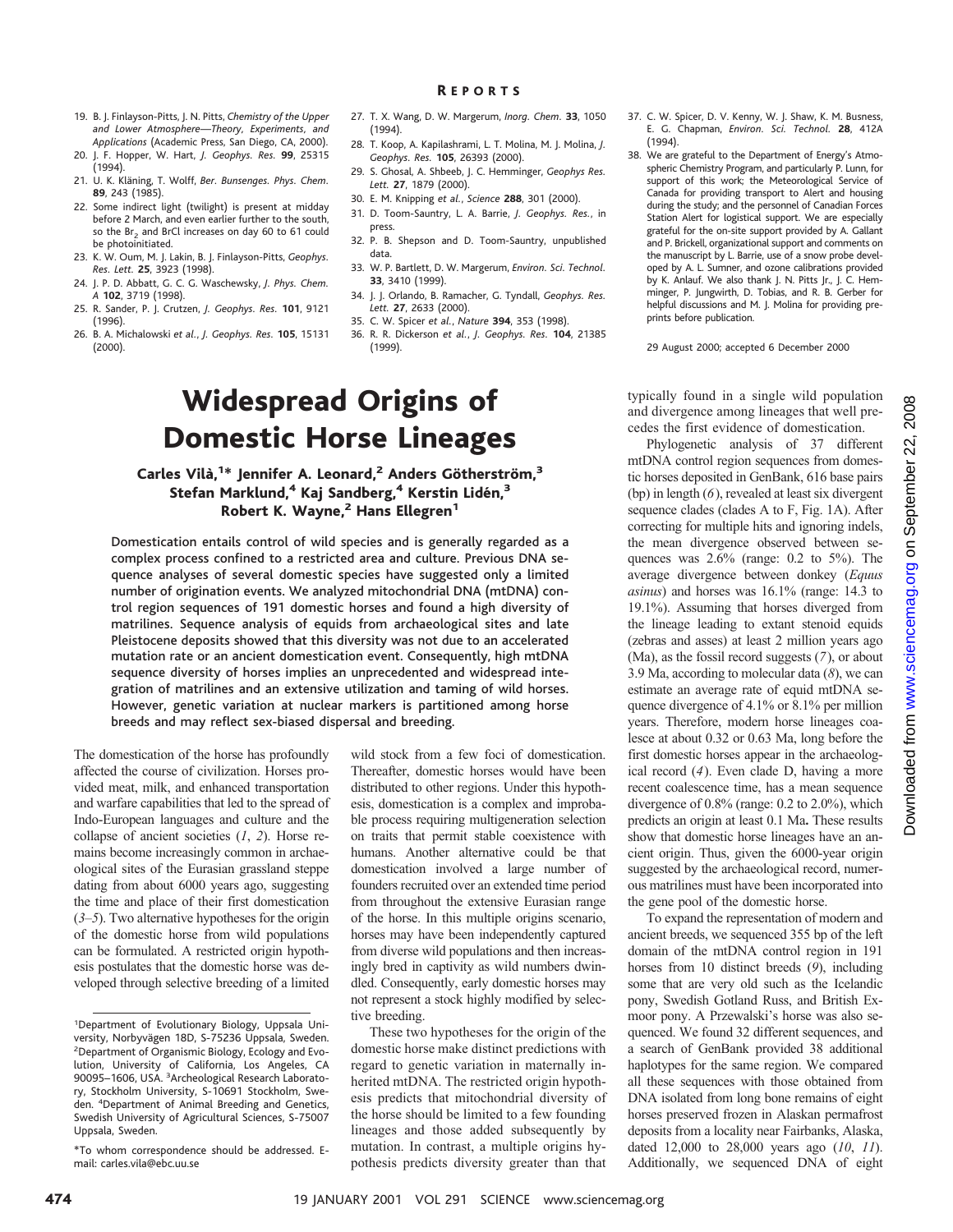# and Pleist5). These sequences differ by as little R EPORTS

as 1.2% from modern counterparts. Similarly, four complete and four incomplete sequences found in archaeological remains are distributed throughout the tree defined by modern horse sequences and are closely related to them (Fig. 1B). Finally, in the most primitive (*4*) and chromosomally distinct horse (*13*), the Przewalski's horse, only a single haplotype has been found [EC13B, Fig. 1B; cf. (*14*)]. The low variability of the Przewalski's horse is not unexpected because the captive population was founded from only 13 individuals (*14*). This

horse remains from archaeological sites in southern Sweden and Estonia, dated to 1000 to 2000 years ago (*11*).

The additional sequences affirm the ancient and diverse origin of domestic horse mtDNA lineages (Fig. 1B). Six of eight permafrost sequences cluster in a group ancestral to modern sequences (Pleist2, Pleist3, Pleist4, Pleist6, Pleist7, and Pleist8), possibly representing a sister taxon of the domestic horse or a lineage not present in modern domestic horses (Fig. 1B) (*12*). However, the other two permafrost sequences cluster with those of clade C (Pleist1

- NC\_001788

A

NC\_001640 B AF169009 AF014408 **A**<br> **A**<br> **A**<br>  $\frac{\sqrt{1-\frac{1}{\sqrt{1-\frac{1}{\sqrt{1-\frac{1}{\sqrt{1-\frac{1}{\sqrt{1-\frac{1}{\sqrt{1-\frac{1}{\sqrt{1-\frac{1}{\sqrt{1-\frac{1}{\sqrt{1-\frac{1}{\sqrt{1-\frac{1}{\sqrt{1-\frac{1}{\sqrt{1-\frac{1}{\sqrt{1-\frac{1}{\sqrt{1-\frac{1}{\sqrt{1-\frac{1}{\sqrt{1-\frac{1}{\sqrt{1-\frac{1}{\sqrt{1-\frac{1}{\sqrt{1-\frac{1}{\sqrt{1-\frac{1}{\sqrt{1-\frac{1}{\sqrt{1-\frac{1}{\sqrt{1-\$ AF014409 66/ AF072987  $88/100$ - AF014411 AF014413 AF072989 66/89/50 AF072990 AF014405 AF072981 AF072992 74/68/100 AF072993 95/99/100 AF072988 AF064631 AF064628 AF072984 AF064629 AF014416 AF072976 77/98/100 AF072980 D23665 AF014407 AF169010 AF055878 AF014412 79/99/<br>100F<br>D23666 D14991 AF072977 521 76/ AF072986 100 73/99 AF014410 50 AF014415 AF056071 55/88/100 AF014414 AF014406 65/73/100 AF072996

haplotype is not directly ancestral to any sequence cluster. Therefore, because sequences from ancient specimens and Przewalski's horses are very similar to those in modern horses, our results contradict the possibility that a high mutation rate explains the haplotype diversity observed in modern horses. Moreover, modern horse sequences do not define monophyletic groups with respect to wild progenitors, as would be expected if they were founded from a limited wild stock (*15–17*). The lack of wellsupported phylogenetic clades and the presence of numerous matrilines whose divergence ex-

> **Fig. 1.** Mitochondrial control region sequence trees. (**A**) Neighbor-joining tree of modern horse haplotypes based on 616 bp of mitochondrial control region sequence. Letters A to F indicate sequence clades consistently supported with different tree-building methods. Support values are indicated at nodes when found in at least 50% of 1000 bootstrap neighbor-joining trees, in a consensus tree of 1000 steps based on the quartet puzzling algorithm, and in a 50% majority rule consensus tree of 26,113 most parsimonious trees. (**B**) Neighbor-joining tree of modern and ancient horse haplotypes based on 355 bp of control region sequence. Bootstrap support is indicated at nodes if found in more than 50% of 1000 bootstrap trees. Letters A to F correspond to sequence clades in (A). The sequence identification codes refer to GenBank accession numbers, except for the sequences obtained in this study. Modern horses are indicated with the prefix EC, late Pleistocene sequences from permafrost<br>deposits near Fairbanks, deposits near Alaska, with a dot and the prefix Pleist, and archaeological sequences from northern Europe with a triangle and the prefix Anc. The sequence obtained from Przewalski's horses is indicated with an asterisk. For some archaeological samples, only partial sequences were obtained: Anc4, 262 bp were sequenced, most similar to sequences in clade C; Anc5, 241 bp, identical to sequences related to clade B; Anc7, 259 bp, identical to sequences in clade A; and Anc8, 223 bp, most similar to sequenc-

es in clade A.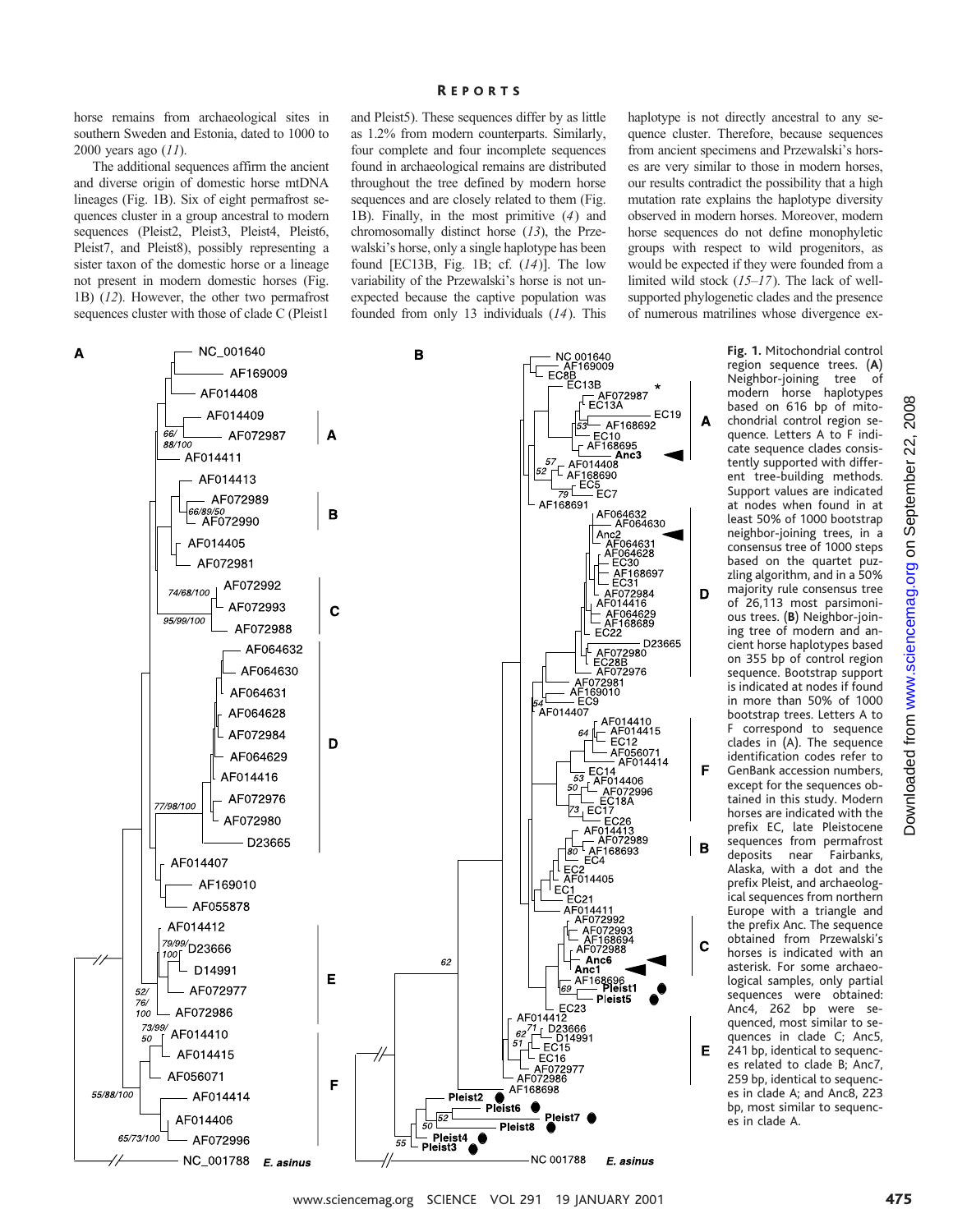ceeds that between late Pleistocene and modern sequences suggest a massive and unprecedented retention of ancestral matrilines. The observation that the sequences obtained from the late Pleistocene Alaskan horses cluster in two discrete groups indicates that the diversity of mtDNA lineages in single natural populations might have been limited. Consequently, the high diversity of matrilines observed among modern horses suggests the utilization of wild horses from a large number of populations as founders of the domestic horse. A single geographically restricted population would not suffice as founding stock.

Although the initial founding of the domestic horse involved incorporation of multiple matrilines, the development of phenotypically distinct breeds may be a different process characterized by a limited founding stock and restricted breeding (*18*). Consistent with limited genetic exchange among breeds, we found that haplotype frequencies differed significantly in all but one of 45 pairwise breed comparisons

### R EPORTS

(exact test,  $P < 0.05$ ) (19). However, the sequences found in the 10 sampled modern and ancient breeds never defined monophyletic groups as might be expected if they were derived from a limited founding stock (Fig. 2A). Additionally, genetic diversity within breeds is high; on average, 7.4 haplotypes occurred per breed (range: 3 to 9), and the nucleotide diversity per breed averaged 0.022 (range: 0.012 to 0.027), comparable to that found in large wild ungulate populations (*20*). Moreover, genetic diversity within breeds is not a recent phenomenon, because Viking Age horse bones 1000 to 2000 years old and from a restricted area in northern Europe also show a diversity of control region lineages (Fig. 1B). The high haplotypic diversity of ancient horse breeds and of a Viking Age population suggests that domestic horse populations were founded by a diversity of matrilines that, as suggested by the archaeological record, was augmented by trade (*21*, *22*).

High levels of mtDNA variation within and between horse breeds may reflect a bias

toward females in breeding and trade. Consequently, we assessed variation in 15 hypervariable, biparentally inherited, microsatellite loci (*23–27*). The observed microsatellite heterozygosity was moderately high for all breeds, varying from  $49.4\% \pm 5.7\%$  to  $62.6\% \pm 5.8\%$ , and the mean number of alleles per locus varied from  $3.6 \pm 0.3$  to  $4.5 \pm 0.4$ . Allele frequencies differed significantly between breeds (exact test,  $P < 0.01$ ). The microsatellite divergence between breeds was more marked than observed with mtDNA sequences. Individuals from the same breed generally clustered together in a neighbor-joining tree based on allele sharing distance (Fig. 2B), and 95% of individuals could be classified correctly to breed with an assignment test (*28*). These results show that maternal gene flow has dominated the genetic exchange between breeds and/or that female effective population size within breeds is larger than that of males. A sex bias in ancient breeding is consistent with modern



**Fig. 2.** Genetic diversity in horse breeds. (**A**) Distribution of haplotypes found in 10 horse breeds and in horses of the Orient from GenBank. This distribution is superimposed on a neighbor-joining tree of modern horse haplotypes based on the same 355 bp of the control region sequence, as

in Fig. 1B. Each one of the observed haplotypes is indicated by a colored symbol corresponding to its position in the relationship tree. (**B**) Unrooted neighbor-joining tree of horses from 10 breeds as in (A) based on the proportion of shared alleles between individuals.